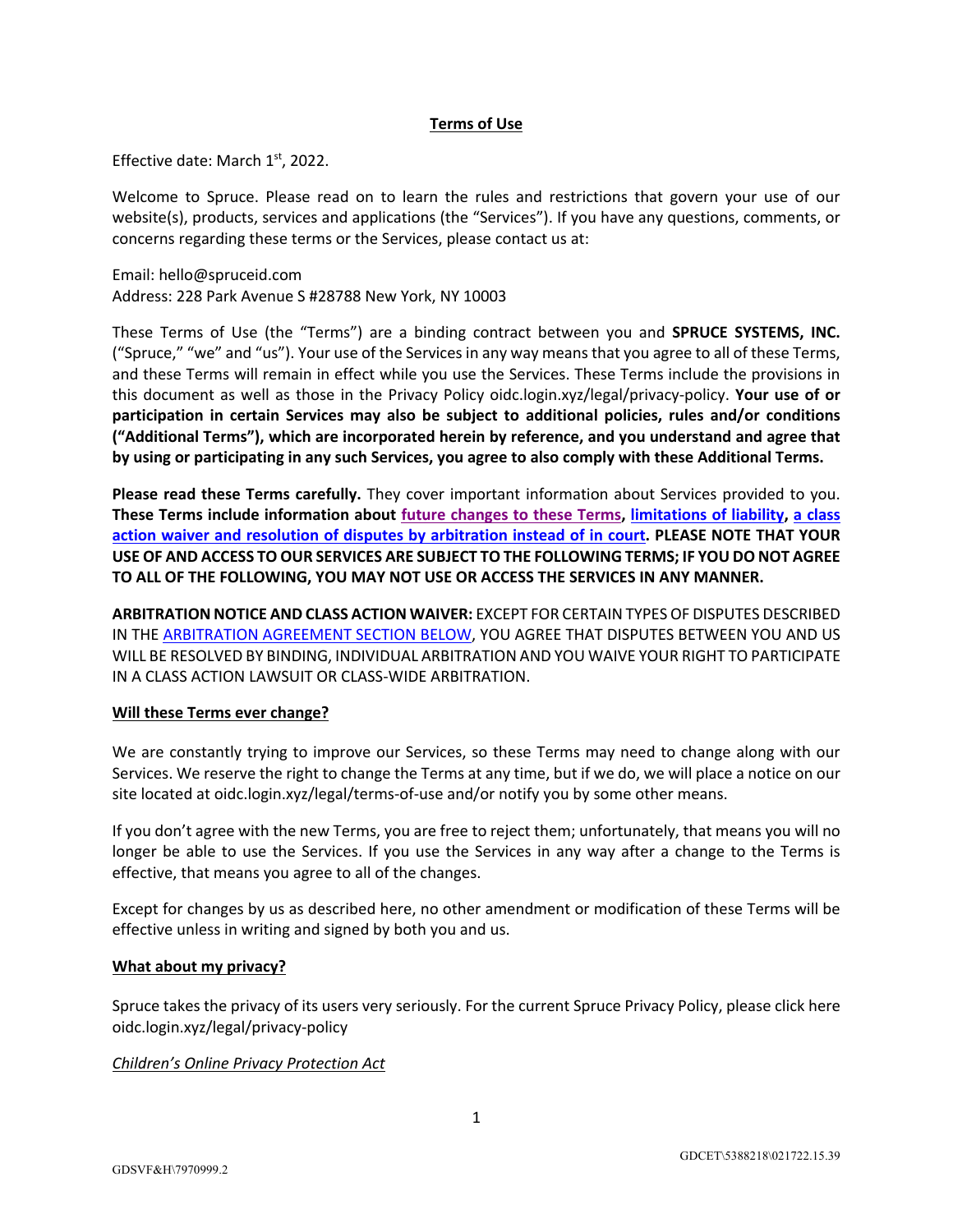The Children's Online Privacy Protection Act ("COPPA") requires that online service providers obtain parental consent before they knowingly collect personally identifiable information online from children who are under 16 years of age. We do not knowingly collect or solicit personally identifiable information from children under 16 years of age; if you are a child under 16 years of age, please do not attempt to register for or otherwise use the Services or send us any personal information. If we learn we have collected personal information from a child under 16 years of age, we will delete that information as quickly as possible. If you believe that a child under 16 years of age may have provided us personal information, please contact us at hello@spruceid.com.

#### **What are the basics of using Spruce?**

You represent and warrant that you are an individual of legal age to form a binding contract (or if not, you've received your parent's or guardian's permission to use the Services and have gotten your parent or guardian to agree to these Terms on your behalf).

You will only use the Services for your own internal, personal, non-commercial use, and not on behalf of or for the benefit of any third party, and only in a manner that complies with all laws that apply to you. If your use of the Services is prohibited by applicable laws, then you aren't authorized to use the Services. We can't and won't be responsible for your using the Services in a way that breaks the law.

# **Are there restrictions in how I can use the Services?**

You represent, warrant, and agree that you will not provide or contribute anything, including any Content (as that term is defined below), to the Services, or otherwise use or interact with the Services, in a manner that:

- (a) infringes or violates the intellectual property rights or any other rights of anyone else (including Spruce);
- (b) violates any law or regulation, including, without limitation, any applicable export control laws, privacy laws or any other purpose not reasonably intended by Spruce;
- (c) is dangerous, harmful, fraudulent, deceptive, threatening, harassing, defamatory, obscene, or otherwise objectionable;
- (d) attempts, in any manner, to obtain the password, account, or other security information from any other user;
- (e) violates the security of any computer network, or cracks any passwords or security encryption codes;
- (f) runs Maillist, Listserv, any form of auto-responder or "spam" on the Services, or any processes that run or are activated while you are not logged into the Services, or that otherwise interfere with the proper working of the Services (including by placing an unreasonable load on the Services' infrastructure);
- (g) "crawls," "scrapes," or "spiders" any page, data, or portion of or relating to the Services or Content (through use of manual or automated means);
- (h) copies or stores any significant portion of the Content; or
- (i) decompiles, reverse engineers, or otherwise attempts to obtain the source code or underlying ideas or information of or relating to the Services.

A violation of any of the foregoing is grounds for termination of your right to use or access the Services.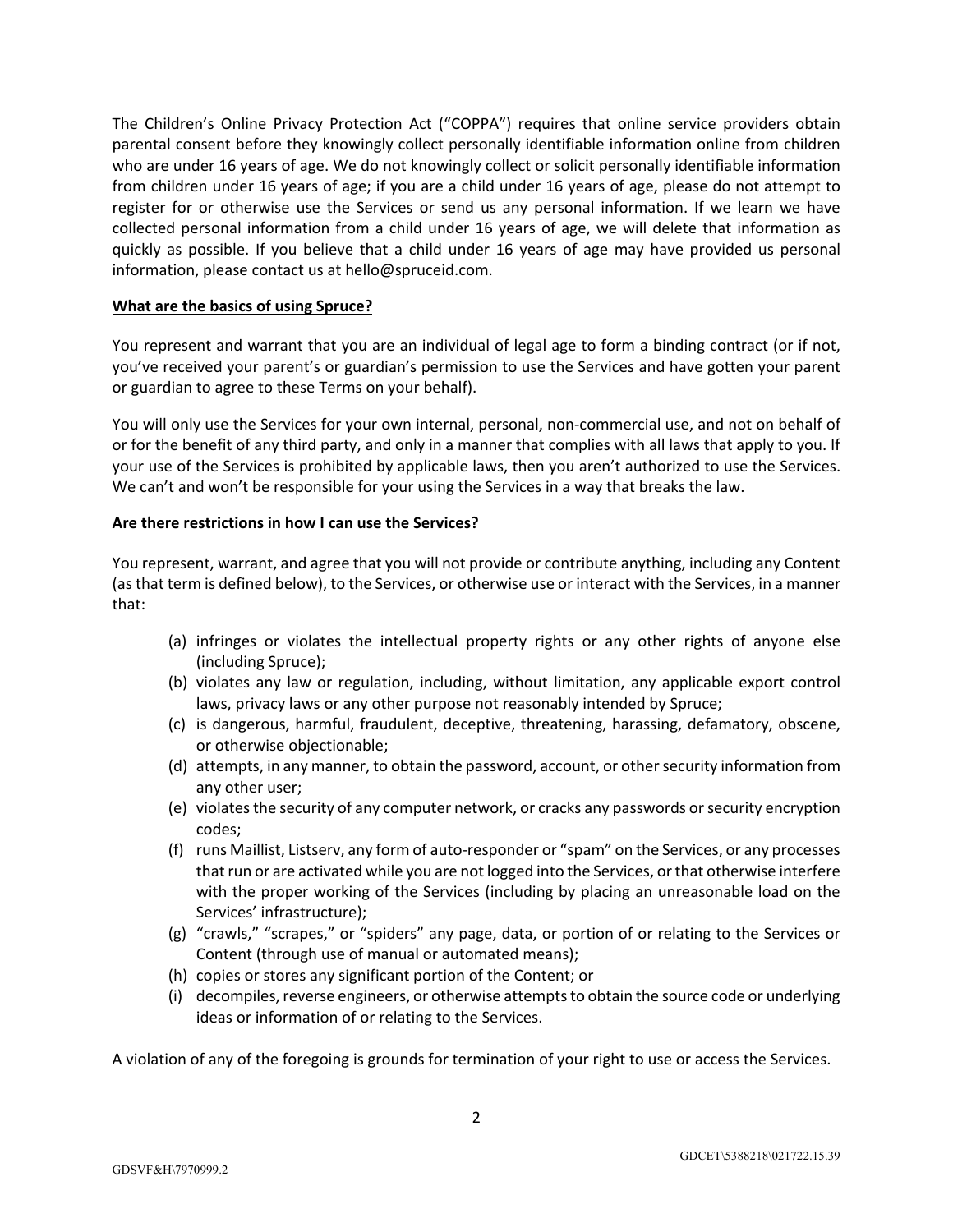### **What are my rights in the Services?**

The materials displayed or performed or available on or through the Services, including, but not limited to, text, graphics, data, articles, photos, images, illustrations and so forth (all of the foregoing, the "Content") are protected by copyright and/or other intellectual property laws. You promise to abide by all copyright notices, trademark rules, information, and restrictions contained in any Content you access through the Services, and you won't use, copy, reproduce, modify, translate, publish, broadcast, transmit, distribute, perform, upload, display, license, sell, commercialize or otherwise exploit for any purpose any Content not owned by you, (i) without the prior consent of the owner of that Content or (ii) in a way that violates someone else's (including Spruce's) rights.

Subject to these Terms, we grant each user of the Services a worldwide, non-exclusive, non-sublicensable and non-transferable license to use (i.e., to download and display locally) Content solely for purposes of using the Services. Use, reproduction, modification, distribution or storage of any Content for any purpose other than using the Services is expressly prohibited without prior written permission from us. You understand that Spruce owns the Services. You won't modify, publish, transmit, participate in the transfer or sale of, reproduce (except as expressly provided in this Section), create derivative works based on, or otherwise exploit any of the Services. The Services may allow you to copy or download certain Content, but please remember that even where these functionalities exist, all the restrictions in this section still apply.

# **Who is responsible for what I see and do on the Services?**

Any information or Content publicly posted or privately transmitted through the Services is the sole responsibility of the person from whom such Content originated, and you access all such information and Content at your own risk, and we aren't liable for any errors or omissions in that information or Content or for any damages or loss you might suffer in connection with it. We cannot control and have no duty to take any action regarding how you may interpret and use the Content or what actions you may take as a result of having been exposed to the Content, and you hereby release us from all liability for you having acquired or not acquired Content through the Services. We can't guarantee the identity of any users with whom you interact in using the Services and are not responsible for which users gain access to the Services.

You are responsible for all Content you contribute, in any manner, to the Services, and you represent and warrant you have all rights necessary to do so, in the manner in which you contribute it.

The Services may contain links or connections to third-party websites or services that are not owned or controlled by Spruce. When you access third-party websites or use third-party services, you accept that there are risks in doing so, and that Spruce is not responsible for such risks.

Spruce has no control over, and assumes no responsibility for, the content, accuracy, privacy policies, or practices of or opinions expressed in any third-party websites or by any third party that you interact with through the Services. In addition, Spruce will not and cannot monitor, verify, censor or edit the content of any third-party site or service. We encourage you to be aware when you leave the Services and to read the terms and conditions and privacy policy of each third-party website or service that you visit or utilize. By using the Services, you release and hold us harmless from any and all liability arising from your use of any third-party website or service.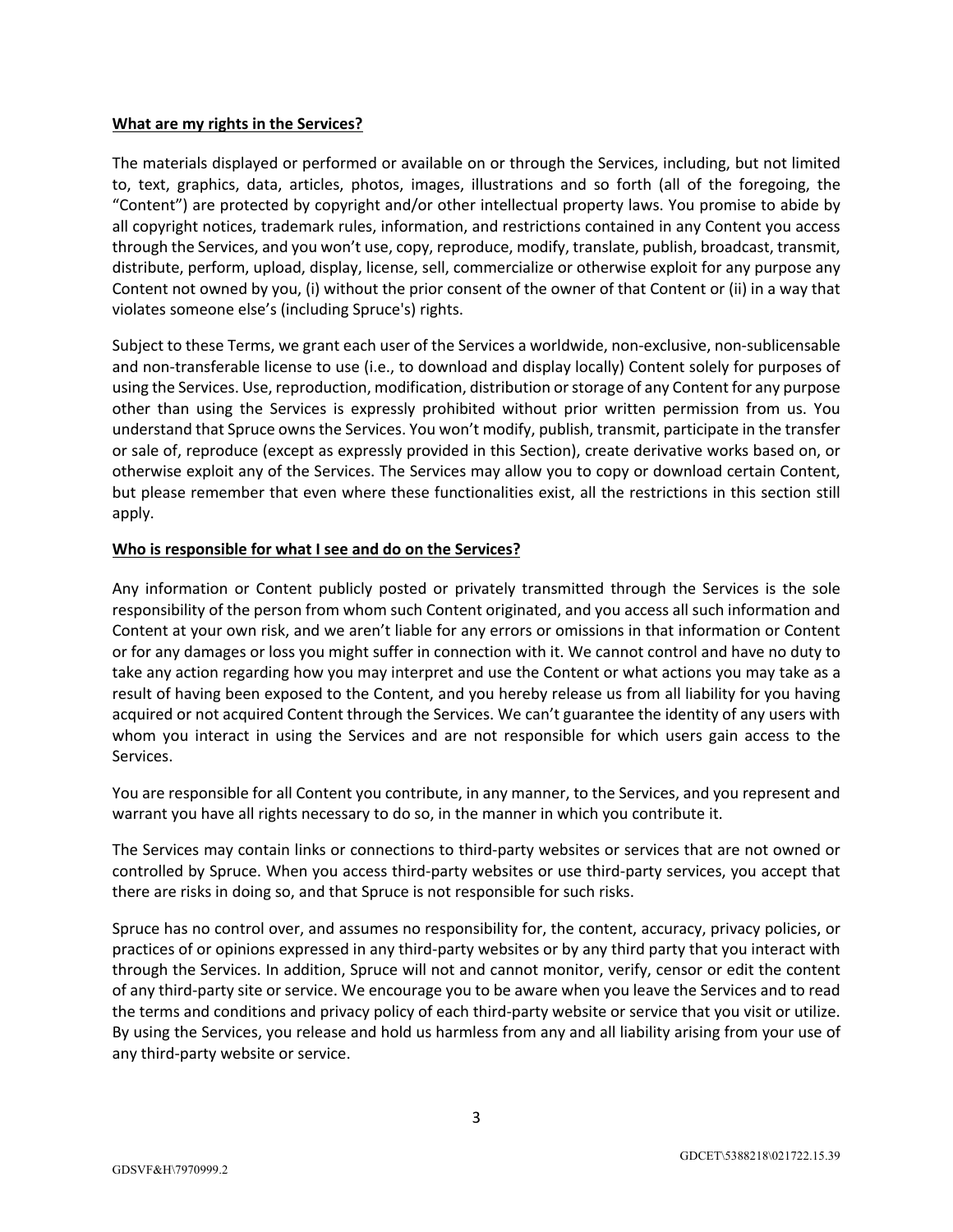Your interactions with organizations and/or individuals found on or through the Services, including payment and delivery of goods or services, and any other terms, conditions, warranties or representations associated with such dealings, are solely between you and such organizations and/or individuals. You should make whatever investigation you feel necessary or appropriate before proceeding with any online or offline transaction with any of these third parties. You agree that Spruce shall not be responsible or liable for any loss or damage of any sort incurred as the result of any such dealings.

If there is a dispute between participants on this site or Services, or between users and any third party, you agree that Spruce is under no obligation to become involved. In the event that you have a dispute with one or more other users, you release Spruce, its directors, officers, employees, agents, and successors from claims, demands, and damages of every kind or nature, known or unknown, suspected or unsuspected, disclosed or undisclosed, arising out of or in any way related to such disputes and/or our Services. You shall and hereby do waive California Civil Code Section 1542 or any similar law of any jurisdiction, which says in substance: "A general release does not extend to claims that the creditor or releasing party does not know or suspect to exist in his or her favor at the time of executing the release and that, if known by him or her, would have materially affected his or her settlement with the debtor or released party."

# **Will Spruce ever change the Services?**

We're always trying to improve our Services, so they may change over time. We may suspend or discontinue any part of the Services, or we may introduce new features or impose limits on certain features or restrict access to parts or all of the Services. We'll try to give you notice when we make a material change to the Services that would adversely affect you, but this isn't always practical. We reserve the right to remove any Content from the Services at any time, for any reason (including, but not limited to, if someone alleges you contributed that Content in violation of these Terms), in our sole discretion, and without notice.

# **Do the Services cost anything?**

The Services are currently free, but we reserve the right to charge for certain or all Services in the future. We will notify you before any Services you are then using begin carrying a fee, and if you wish to continue using such Services, you must pay all applicable fees for such Services.

#### **What if I want to stop using the Services?**

You're free to do that at any time; please refer to our Privacy Policy https://oidc.login.xyz/legal/privacypolicy, as well as the licenses above, to understand how we treat information you provide to us after you have stopped using our Services.

Spruce is also free to terminate (or suspend access to) your use of the Services for any reason in our discretion, including your breach of these Terms. Spruce has the sole right to decide whether you are in violation of any of the restrictions set forth in these Terms.

Provisions that, by their nature, should survive termination of these Terms shall survive termination. By way of example, all of the following will survive termination: any obligation you have to indemnify us, any limitations on our liability, any terms regarding ownership or intellectual property rights, and terms regarding disputes between us, including without limitation the arbitration agreement.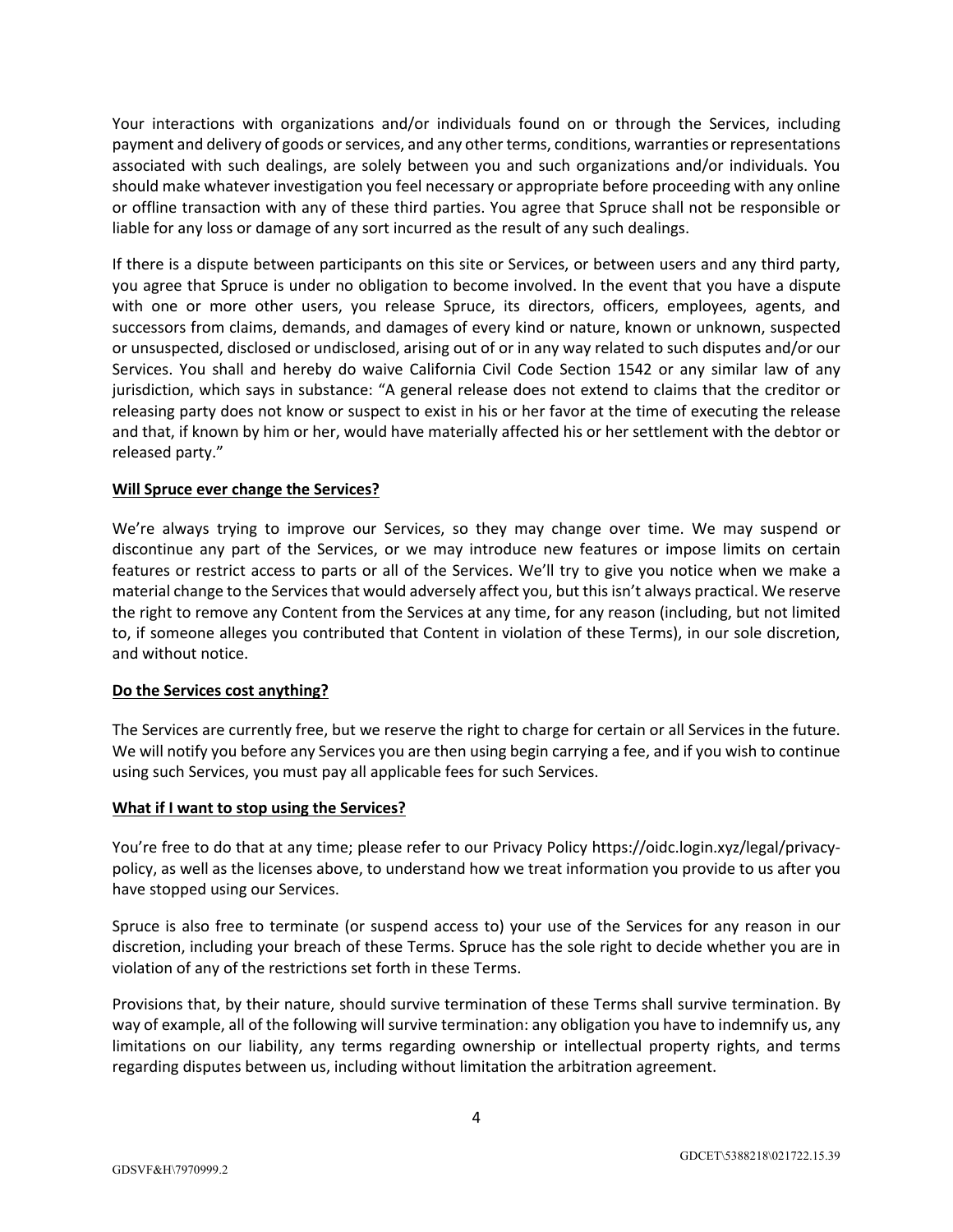#### **What else do I need to know?**

*Warranty Disclaimer.* Spruce and its licensors, suppliers, partners, parent, subsidiaries or affiliated entities, and each of their respective officers, directors, members, employees, consultants, contract employees, representatives and agents, and each of their respective successors and assigns (Spruce and all such parties together, the "Spruce Parties") make no representations or warranties concerning the Services, including without limitation regarding any Content contained in or accessed through the Services, and the Spruce Parties will not be responsible or liable for the accuracy, copyright compliance, legality, or decency of material contained in or accessed through the Services or any claims, actions, suits procedures, costs, expenses, damages or liabilities arising out of use of, or in any way related to your participation in, the Services. The Spruce Parties make no representations or warranties regarding suggestions or recommendations of services or products offered or purchased through or in connection with the Services. THE SERVICES AND CONTENT ARE PROVIDED BY SPRUCE (AND ITS LICENSORS AND SUPPLIERS) ON AN "AS-IS" BASIS, WITHOUT WARRANTIES OF ANY KIND, EITHER EXPRESS OR IMPLIED, INCLUDING, WITHOUT LIMITATION, IMPLIED WARRANTIES OF MERCHANTABILITY, FITNESS FOR A PARTICULAR PURPOSE, NON-INFRINGEMENT, OR THAT USE OF THE SERVICES WILL BE UNINTERRUPTED OR ERROR-FREE. SOME STATES DO NOT ALLOW LIMITATIONS ON HOW LONG AN IMPLIED WARRANTY LASTS, SO THE ABOVE LIMITATIONS MAY NOT APPLY TO YOU.

*Limitation of Liability*. TO THE FULLEST EXTENT ALLOWED BY APPLICABLE LAW, UNDER NO CIRCUMSTANCES AND UNDER NO LEGAL THEORY (INCLUDING, WITHOUT LIMITATION, TORT, CONTRACT, STRICT LIABILITY, OR OTHERWISE) SHALL ANY OF THE SPRUCE PARTIES BE LIABLE TO YOU OR TO ANY OTHER PERSON FOR (A) ANY INDIRECT, SPECIAL, INCIDENTAL, PUNITIVE OR CONSEQUENTIAL DAMAGES OF ANY KIND, INCLUDING DAMAGES FOR LOST PROFITS, BUSINESS INTERRUPTION, LOSS OF DATA, LOSS OF GOODWILL, WORK STOPPAGE, ACCURACY OF RESULTS, OR COMPUTER FAILURE OR MALFUNCTION, (B) ANY SUBSTITUTE GOODS, SERVICES OR TECHNOLOGY, (C) ANY AMOUNT, IN THE AGGREGATE, IN EXCESS OF ONE-HUNDRED (\$100) DOLLARS OR (D) ANY MATTER BEYOND OUR REASONABLE CONTROL. SOME STATES DO NOT ALLOW THE EXCLUSION OR LIMITATION OF INCIDENTAL OR CONSEQUENTIAL OR CERTAIN OTHER DAMAGES, SO THE ABOVE LIMITATION AND EXCLUSIONS MAY NOT APPLY TO YOU.

*Indemnity*. You agree to indemnify and hold the Spruce Parties harmless from and against any and all claims, liabilities, damages (actual and consequential), losses and expenses (including attorneys' fees) arising from or in any way related to any claims relating to (a) your use of the Services, and (b) your violation of these Terms. In the event of such a claim, suit, or action ("Claim"), we will attempt to provide notice of the Claim to the contact information we have for your account (provided that failure to deliver such notice shall not eliminate or reduce your indemnification obligations hereunder).

*Assignment*. You may not assign, delegate or transfer these Terms or your rights or obligations hereunder, or your Services account, in any way (by operation of law or otherwise) without Spruce's prior written consent. We may transfer, assign, or delegate these Terms and our rights and obligations without consent.

*Choice of Law*. These Terms are governed by and will be construed under the Federal Arbitration Act, applicable federal law, and the laws of the State of New York, without regard to the conflicts of laws provisions thereof.

*Arbitration Agreement.* Please read the following ARBITRATION AGREEMENT carefully because it requires you to arbitrate certain disputes and claims with Spruce and limits the manner in which you can seek relief from Spruce. Both you and Spruce acknowledge and agree that for the purposes of any dispute arising out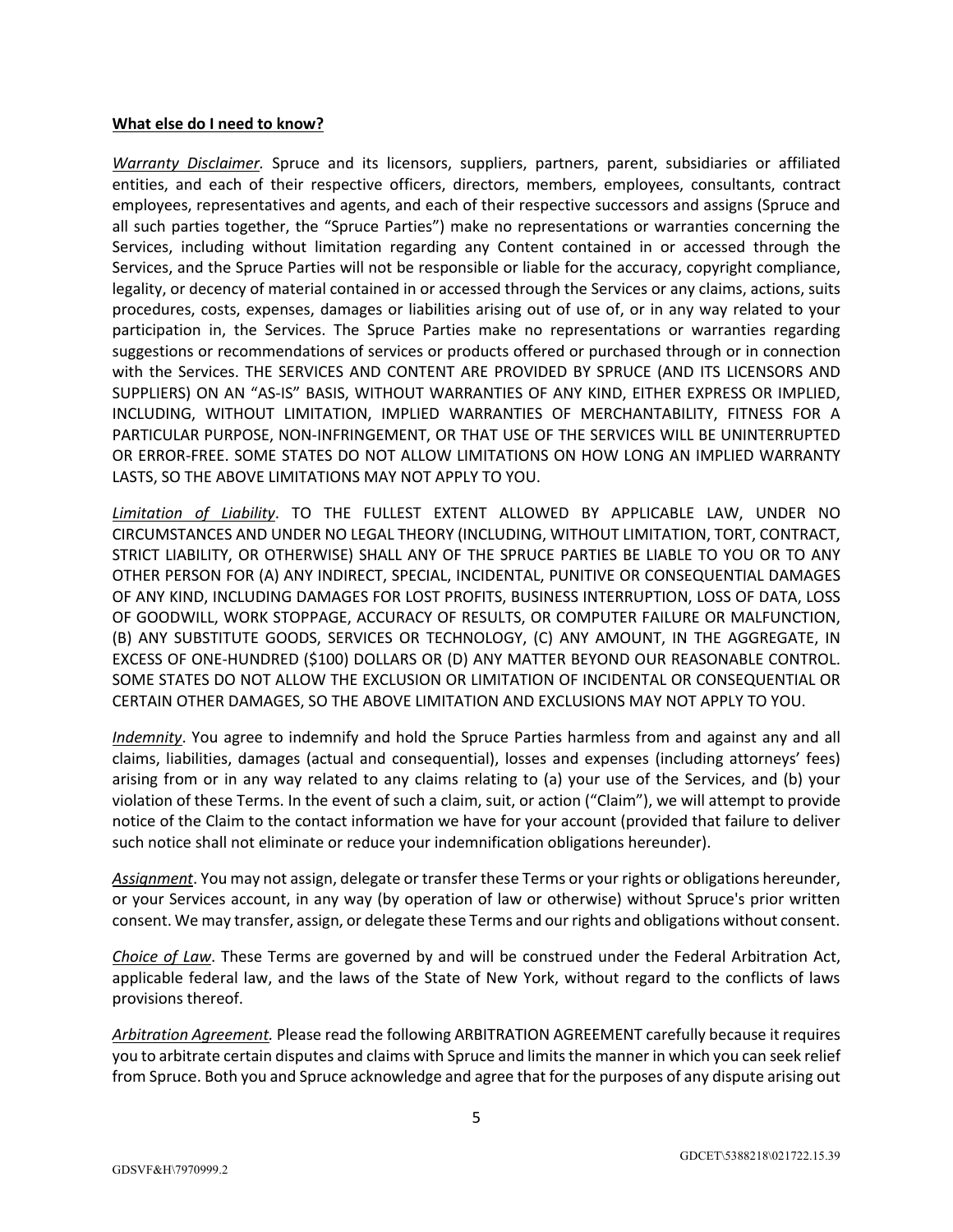of or relating to the subject matter of these Terms, Spruce's officers, directors, employees and independent contractors ("Personnel") are third-party beneficiaries of these Terms, and that upon your acceptance of these Terms, Personnel will have the right (and will be deemed to have accepted the right) to enforce these Terms against you as the third-party beneficiary hereof.

*(a) Arbitration Rules; Applicability of Arbitration Agreement*. The parties shall use their best efforts to settle any dispute, claim, question, or disagreement arising out of or relating to the subject matter of these Terms directly through good-faith negotiations, which shall be a precondition to either party initiating arbitration. If such negotiations do not resolve the dispute, it shall be finally settled by binding arbitration in New York County, New York. The arbitration will proceed in the English language, in accordance with the JAMS Streamlined Arbitration Rules and Procedures (the "Rules") then in effect, by one commercial arbitrator with substantial experience in resolving intellectual property and commercial contract disputes. The arbitrator shall be selected from the appropriate list of JAMS arbitrators in accordance with such Rules. Judgment upon the award rendered by such arbitrator may be entered in any court of competent jurisdiction.

(b) *Costs of Arbitration*. The Rules will govern payment of all arbitration fees. Spruce will pay all arbitration fees for claims less than seventy-five thousand (\$75,000) dollars. Spruce will not seek its attorneys' fees and costs in arbitration unless the arbitrator determines that your claim is frivolous.

(c) *Small Claims Court; Infringement*. Either you or Spruce may assert claims, if they qualify, in small claims court in New York County, New York or any United States county where you live or work. Furthermore, notwithstanding the foregoing obligation to arbitrate disputes, each party shall have the right to pursue injunctive or other equitable relief at any time, from any court of competent jurisdiction, to prevent the actual or threatened infringement, misappropriation or violation of a party's copyrights, trademarks, trade secrets, patents or other intellectual property rights.

(d) *Waiver of Jury Trial*. YOU AND SPRUCE WAIVE ANY CONSTITUTIONAL AND STATUTORY RIGHTS TO GO TO COURT AND HAVE A TRIAL IN FRONT OF A JUDGE OR JURY. You and Spruce are instead choosing to have claims and disputes resolved by arbitration. Arbitration procedures are typically more limited, more efficient, and less costly than rules applicable in court and are subject to very limited review by a court. In any litigation between you and Spruce over whether to vacate or enforce an arbitration award, YOU AND SPRUCE WAIVE ALL RIGHTS TO A JURY TRIAL, and elect instead to have the dispute be resolved by a judge.

(e) *Waiver of Class or Consolidated Actions*. ALL CLAIMS AND DISPUTES WITHIN THE SCOPE OF THIS ARBITRATION AGREEMENT MUST BE ARBITRATED OR LITIGATED ON AN INDIVIDUAL BASIS AND NOT ON A CLASS BASIS. CLAIMS OF MORE THAN ONE CUSTOMER OR USER CANNOT BE ARBITRATED OR LITIGATED JOINTLY OR CONSOLIDATED WITH THOSE OF ANY OTHER CUSTOMER OR USER. If however, this waiver of class or consolidated actions is deemed invalid or unenforceable, neither you nor Spruce is entitled to arbitration; instead all claims and disputes will be resolved in a court as set forth in (g) below.

(f) *Opt-out*. You have the right to opt out of the provisions of this Section by sending written notice of your decision to opt out to the following address: 228 Park Avenue S #28788 New York, NY 10003 postmarked within thirty (30) days of first accepting these Terms. You must include (i) your name and residence address and (ii) a clear statement that you want to opt out of these Terms' arbitration agreement, and you must be able to sign a message using the wallet in question to verify that you are the wallet owner.

(g) *Exclusive Venue*. If you send the opt-out notice in (f), and/or in any circumstances where the foregoing arbitration agreement permits either you or Spruce to litigate any dispute arising out of or relating to the